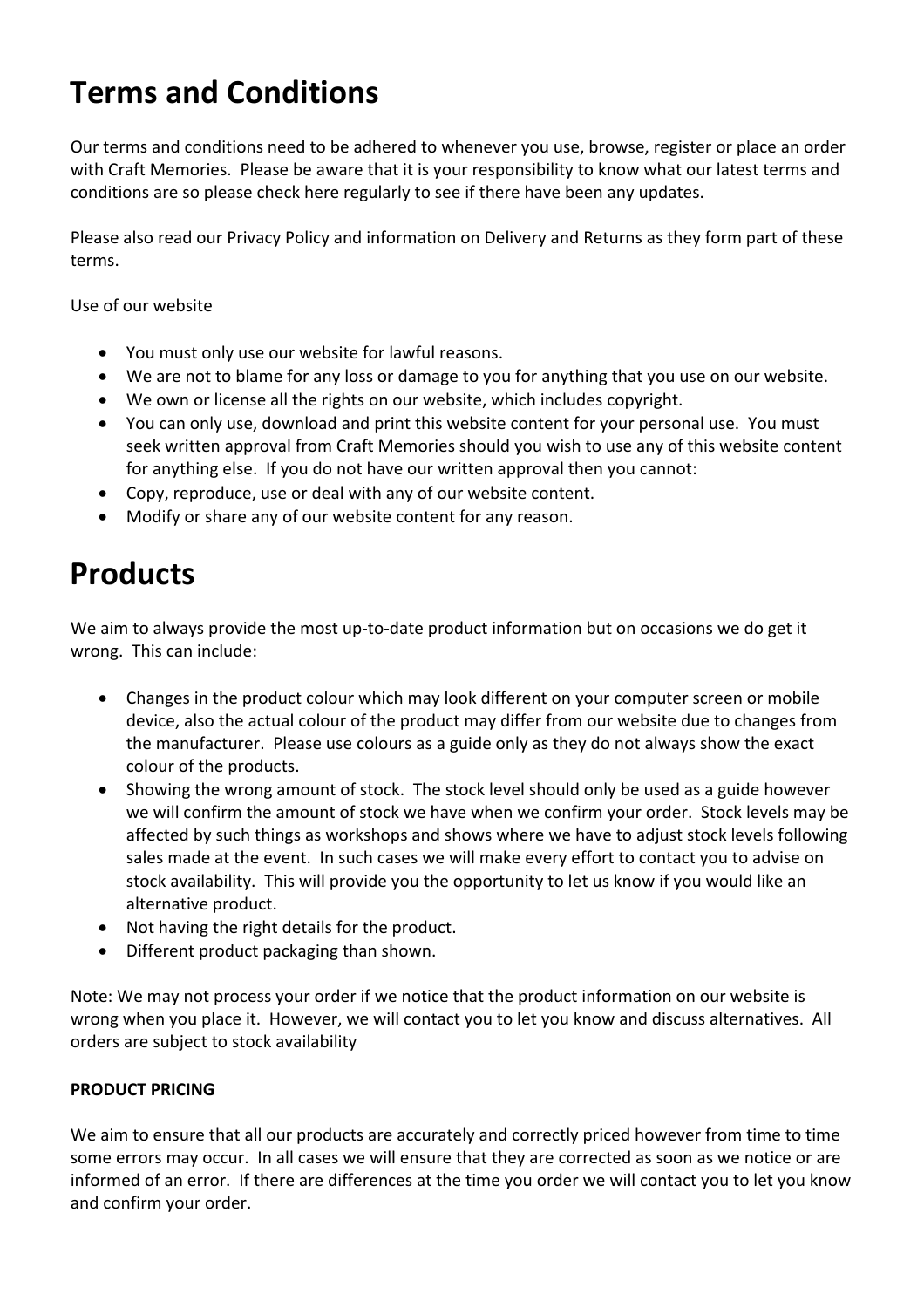#### **ORDER CONFIRMATION**

We will email you confirming your order. Please read and check the details carefully to make sure that they are correct. Should you have questions concerning the order, or if you need any help, please contact us on +44 (0)23 9224 0772:

- Sunday, Monday & Bank Holidays Closed
- Tuesday, Wednesday & Friday 10am to 2pm
- Thursday 10am to 2pm & 5pm 7pm
- Saturday 11am Midday
- Or email us on info@craftmemories.co.uk

We aim to confirm all orders placed and reply to calls and emails within 24 hours (Tuesday following Friday/Weekend & Bank Holidays)

# **PRIVACY POLICY**

This Policy has been updated to comply with the General Data Protection Regulation (GDPR) effective from the 25th May 2018.

This Privacy Policy applies to our 3 websites: www.cmscrapbooking.co.uk www.leafranceuk.co.uk www.cmscrapbooking.eu

Craft Memories are committed to protecting and respecting your privacy. This policy sets out the basis on which any personal data we collect from you, or that you provide to us, will be processed by us. Please read the following carefully to understand our processes and practices regarding your personal data and how we will treat it.

We do need to collect some information in order to process your order. We understand the importance of keeping your personal information (for example your email address), safe and secure online.

To process and send your order, we and other third-party companies who help us (e.g. Couriers, PayPal) use some of your personal information. We only send the data they request, and you can find details of their privacy policies on their websites to be sure that they will keep your personal information safe and secure. The courier used will depend on size and/or value and/or weight of your order. You are welcome to contact us for details of the courier being used for your order prior to it being sent.

#### **PERSONAL INFORMATION WE MAY COLLECT FROM YOU**

We may collect and process the following personal data about you:

#### *Personal Data you give us:*

- to enable you to access our website and to correspond with us by phone, email or otherwise.
- to allow you, to receive information, products and services that you request from us.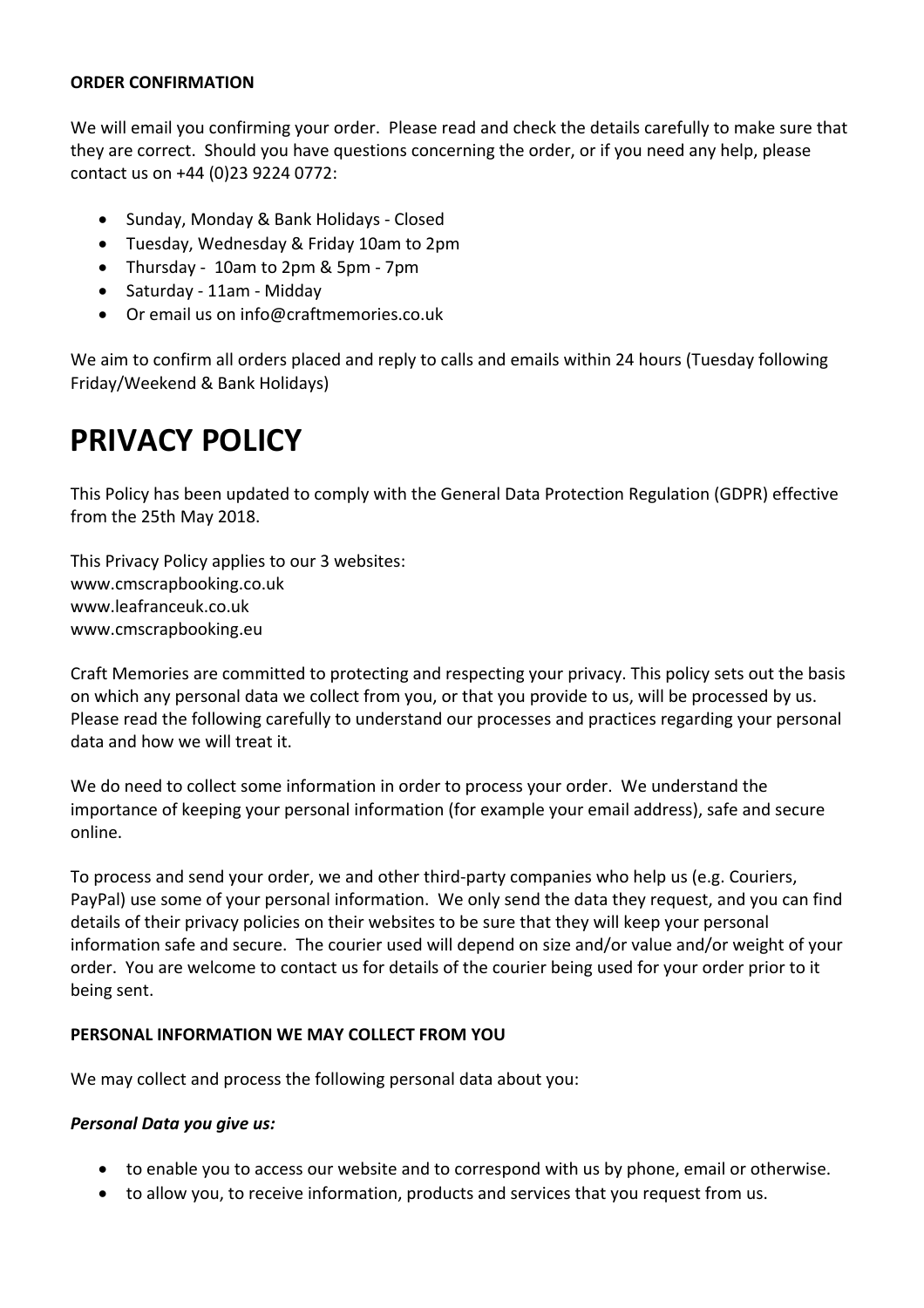to provide you with information about other goods and services we offer that are similar to those that you have already purchased or enquired about.

The personal data you give us may include items such as your name, address, e‐mail address and phone number. We rely on 'contractual necessity' as the lawful ground for the processing of your personal data in such cases.

### *Personal Data we collect about you:*

- to improve our products and to ensure that website content is presented in the most effective manner for you and your computer or device.
- to allow you to participate in interactive features of our website and services when you choose to do so.
- to make suggestions and recommendations to you for our goods or services that may interest you.

This includes automatically collecting and using the following personal data: technical information, including your account registered information (members), and information about your session, including the information (such as scrolling, clicks), and other personal data supplied as part of the registration to the Members Club and using the website to purchase products.

### **USES MADE OF THE PERSONAL DATA**

We use personal data held about you in the following ways:

### *Personal Data you give to us. We will use this personal data:*

- to carry out our obligations arising from any contracts entered into between you and us and to provide you with the information, products and services that you request from us;
- to provide you with information about other goods and services we offer that are similar to those that you have already purchased or enquired about;
- to notify you about changes to our service; or
- to ensure that content from our website is presented in the most effective manner for you and your computer.
- to respond to any queries or requests you may have.

## *Personal Data we collect about you. We will use this personal data:*

- by using the subscriber button on the website to add you to our mailing list to send updates on products, events and Craft Memories news (We use MailChimp as our mailing list provider, please check www.mailchimp.com – you may update your preferences and unsubscribe at any time via links at the bottom of the newsletter email).
- to administer our website and for internal operations, including troubleshooting, data analysis, testing, research, statistical and survey purposes;
- to improve our products and to ensure that website content is presented in the most effective manner for you and your computer or device;
- to allow you to participate in interactive features of our website and services, when you choose to do so;
- as part of our efforts to keep our website safe and secure;
- to make suggestions and recommendations to you and other users of our website about goods or services that may interest you or them.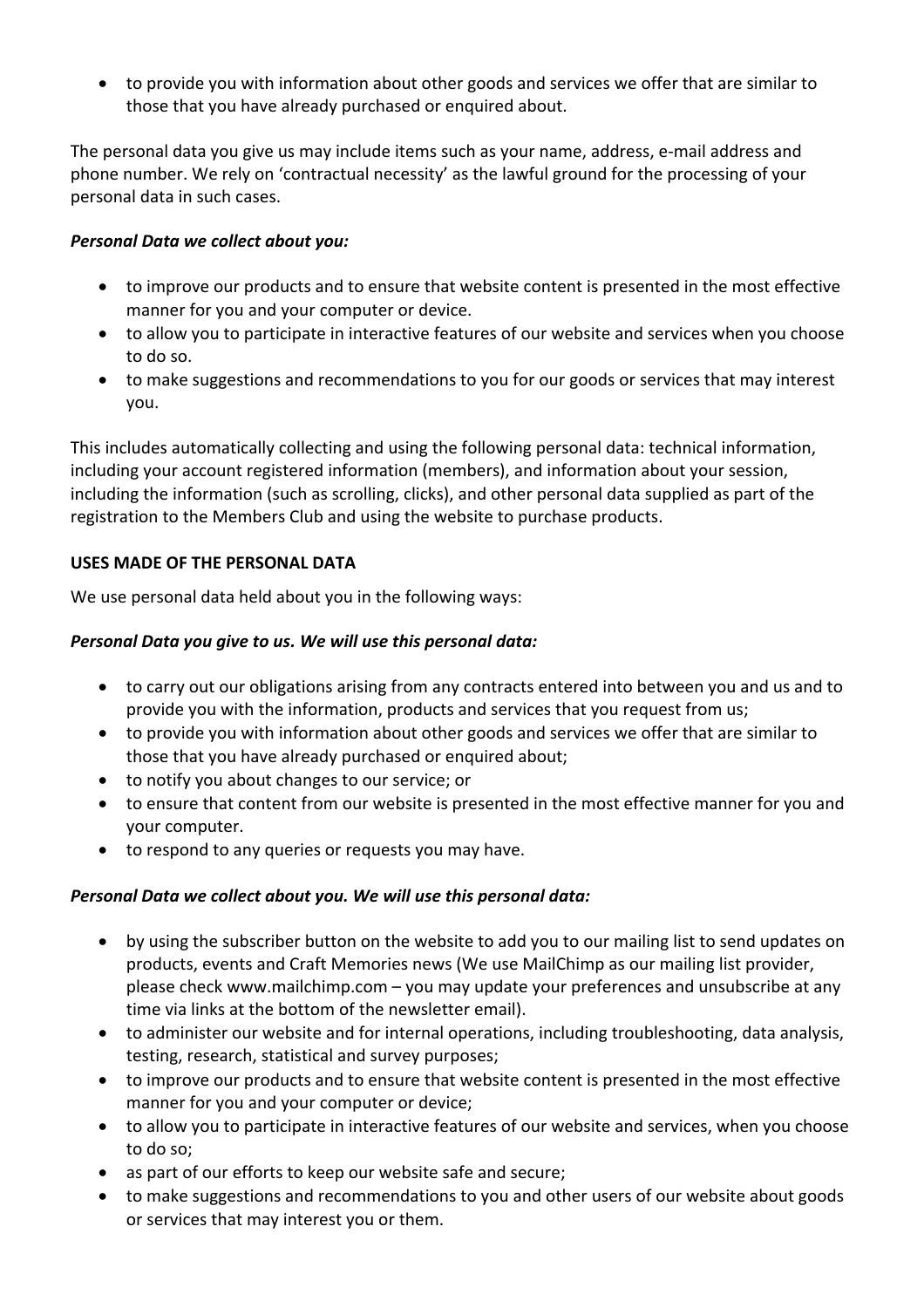- to send you an email if you have bought from us either in person or online, inviting you to review the product/s bought. You will be able to unsubscribe from these emails.
- to respond to direct emails/phone calls/text messages, to inform you of something that may be of interest to you.

#### **DISCLOSURE OF YOUR PERSONAL DATA**

#### *We may disclose your personal data to third parties:*

- if we are under a duty to disclose or share your personal data in order to comply with any legal obligation; in order to enforce or apply our relevant terms of use relating to each Product and other agreements; or to protect the rights, property, or safety of Craft Memories, our users, or others. This includes exchanging personal data with other companies and organisations for the purposes of fraud protection and credit risk reduction.
- We share data with Google and Facebook so that our adverts are shown to you in the future to help keep you aware of our new products.

#### **WHERE WE STORE YOUR PERSONAL DATA**

Where possible data is stored and processed within the EU. Where this cannot be guaranteed, third parties we use agree to abide by the Privacy Shield framework or EU model clauses.

All information you provide to us is stored on third party secure servers. Where we have given you (or where you have chosen) a password which enables you to access certain parts of our site, you are responsible for keeping this password confidential. We ask you not to share a password with anyone.

#### **RETENTION OF YOUR PERSONAL DATA**

We will retain your personal data for as long as needed to provide you with access to our website (members) and services. If you wish to cancel request that we no longer use your personal data to provide you with our products, contact us at; privacy@craftmemories.co.uk we will only retain and use your personal data thereafter as necessary to comply with our legal obligations, resolve disputes, and enforce our agreements.

#### **SECURITY OF YOUR PERSONAL DATA**

The security of your personal data is important to us. We comply with accepted industry standards to protect the personal data submitted to us. We use strict procedures and advanced security features to try to prevent unauthorised access. No method of transmission over the Internet, or method of electronic storage, is however 100% secure. Therefore, we cannot guarantee its absolute security.

Where we have given you (or where you have chosen) a password which enables you to access certain parts of our website, you are responsible for keeping this password confidential. You are not permitted to share a password with anyone.

Our website may, from time to time, contain links to and from other websites, advertisers and affiliates. If you follow a link to any of these websites, please note that these websites have their own privacy policies and that we do not accept any responsibility or liability for these policies. We encourage you to carefully read the privacy notice of any website you visit.

#### **YOUR RIGHTS**

You have the following rights in relation to the handling of your personal data: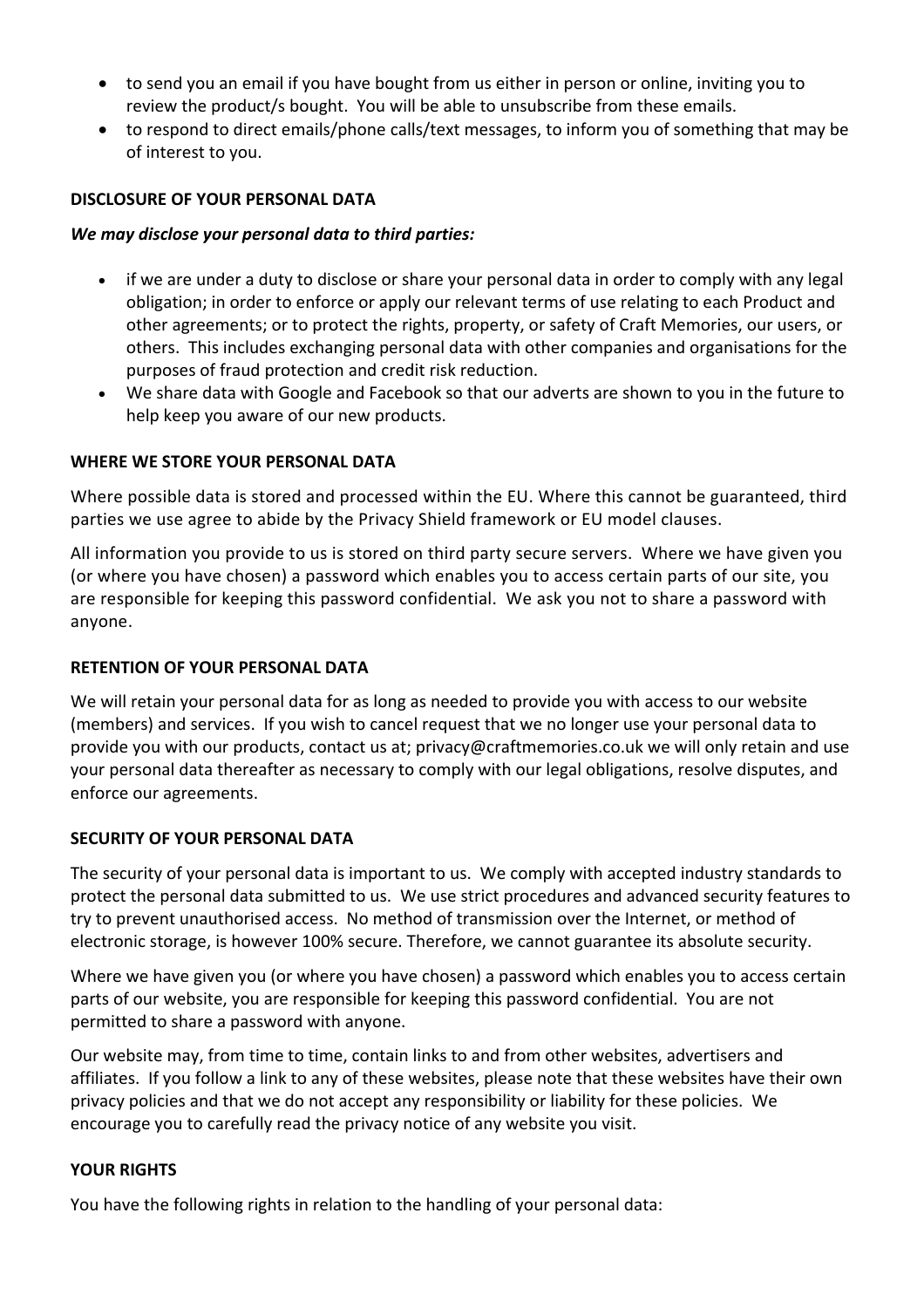- You have the right to request details of your personal data held about you by us.
- You have the right to have inaccuracies corrected for personal data held about you by us.
- You have the right to have personal data held about you erased / deleted.
- You have the right to object to direct marketing being conducted based upon personal data held about you by us.
- You have the right to restrict the processing for personal data held about you by us, including automated decision‐making.
- You have the right to data portability for personal data held about you by us.

You can exercise any of your rights outlined above by contacting us at privacy@craftmemories.co.uk and we will action your request within one month. Where we receive a large number of requests, or receive especially complex requests, this may be extended by a maximum of two further months. If we fail to meet these deadlines or if you feel your rights have not been adequately respected, you may complain to the Supervisory Authority and/or seek a judicial remedy.

#### **CHANGES TO OUR PRIVACY POLICY**

Any changes we may make to our privacy policy in the future will be posted on our website and, where appropriate, notified to you by e‐mail.

#### **CONTACT**

Questions, comments and requests regarding this privacy policy are welcomed and should be addressed to privacy@craftmemories.co.uk

#### **INFORMATION, CORRECTION, BLOCKING AND DELETION OF DATA**

At all times, you have the right to free information about your saved data as well as the right to correction, deletion and blocking of the same. Please contact us if required on privacy@craftmemories.co.uk

#### **CONTACT AND COMMUNICATION**

If you email us with a query we will keep your email address and any other personal contact details private and secure. We use it only to reply to your email unless you request otherwise. We will never share your details with any third parties. We use MailChimp to mail out newsletters, updates etc.

#### **EMAIL CONTACT LIST**

You may subscribe via email for newsletters, workshop details, product updates and future event information. The information we will securely hold for this purpose is your email address, we will not pass this information on to anyone else.

We use MailChimp for sending out emails and should you wish to unsubscribe you can do so at any time by using the 'Unsubscribe' option at the bottom of an email or emailing a request to info@craftmemories.co.uk and putting in the subject line "Unsubscribe".

Please be aware we are unable to re‐subscribe you to our MailChimp mailing list with the same email address.

For further details of their privacy and data collection policies please check the relevant websites.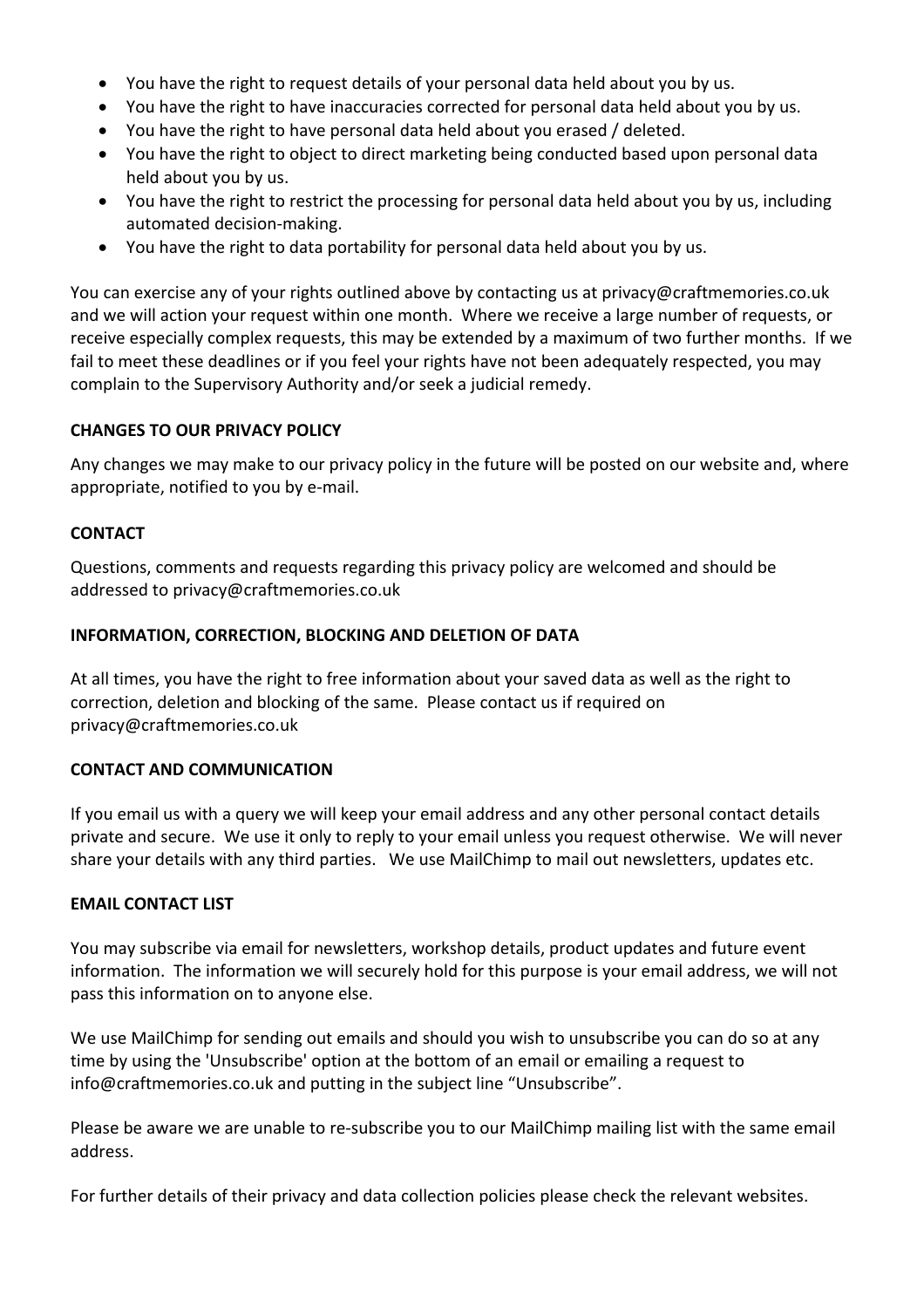# **THIRD PARTY WE USE**

## **THE ONLY THIRD PARTIES USED**:

- Wix ‐ our website provider ‐ privacy policy is available in full https://www.wix.com/about/privacy
- Mailing company privacy policy is available in full https://mailchimp.com/legal/privacy/
- Payment processing through PayPal ‐ privacy policy is available in full at https://www.paypal.com/uk/webapps/mpp/ua/privacy‐full
- Payment processing through Square ‐ privacy policy is available in full https://squareup.com/gb/legal/privacy
- Google Adsense ‐ Google AdSense is a program run by Google that allows publishers in the Google Network of content sites to serve automatic text, image, video, or interactive media advertisements, that are targeted to site content and audience ‐ Google's privacy policy is available in full at https://policies.google.com/privacy?hl=en&gl=uk
- Google Analytics ‐ Google analytics provides us with detailed web statistics and real time monitoring to help us measure the performance of our web site. Google's privacy policy is available in full at https://www.google.com/policies/privacy/
- Social Media Services Some pages of our website may connect with the following social media services. These may use third party cookies to connect with your own account to provide personalised content. **Facebook** We use functionality from Facebook to display personalised content, or to allow you to share content with your friends. We do not have any direct access to information relating to your Facebook account. For detail on Facebook's privacy policy please visit https://www.facebook.com/privacy/explanation and for **Pinterest** ‐ https://policy.pinterest.com/en‐gb/privacy‐policy
- Issuu for sharing detailed images of products privacy policy is available in full https://issuu.com/legal/privacy
- YouTube when viewing videos of product and product ideas privacy policy is available in full https://policies.google.com/privacy?hl=en
- Top 50 Crafting ‐ Listing on their website privacy policy is available in full https://www.top50crafters.co.uk/index.php?a=priv

# **COURIERS WE USE**

- Royal Mail to process and send orders privacy policy available in full at https://www.royalmail.com/privacy‐notice
- MyHermes privacy policy available in full at https://www.myhermes.co.uk/privacy-policy.html
- Parcel2go ‐ privacy policy available in full at https://www.parcel2go.com/content/privacy‐ policy.aspx
- Parcel Force privacy policy available in full at https://www.parcelforce.com/privacy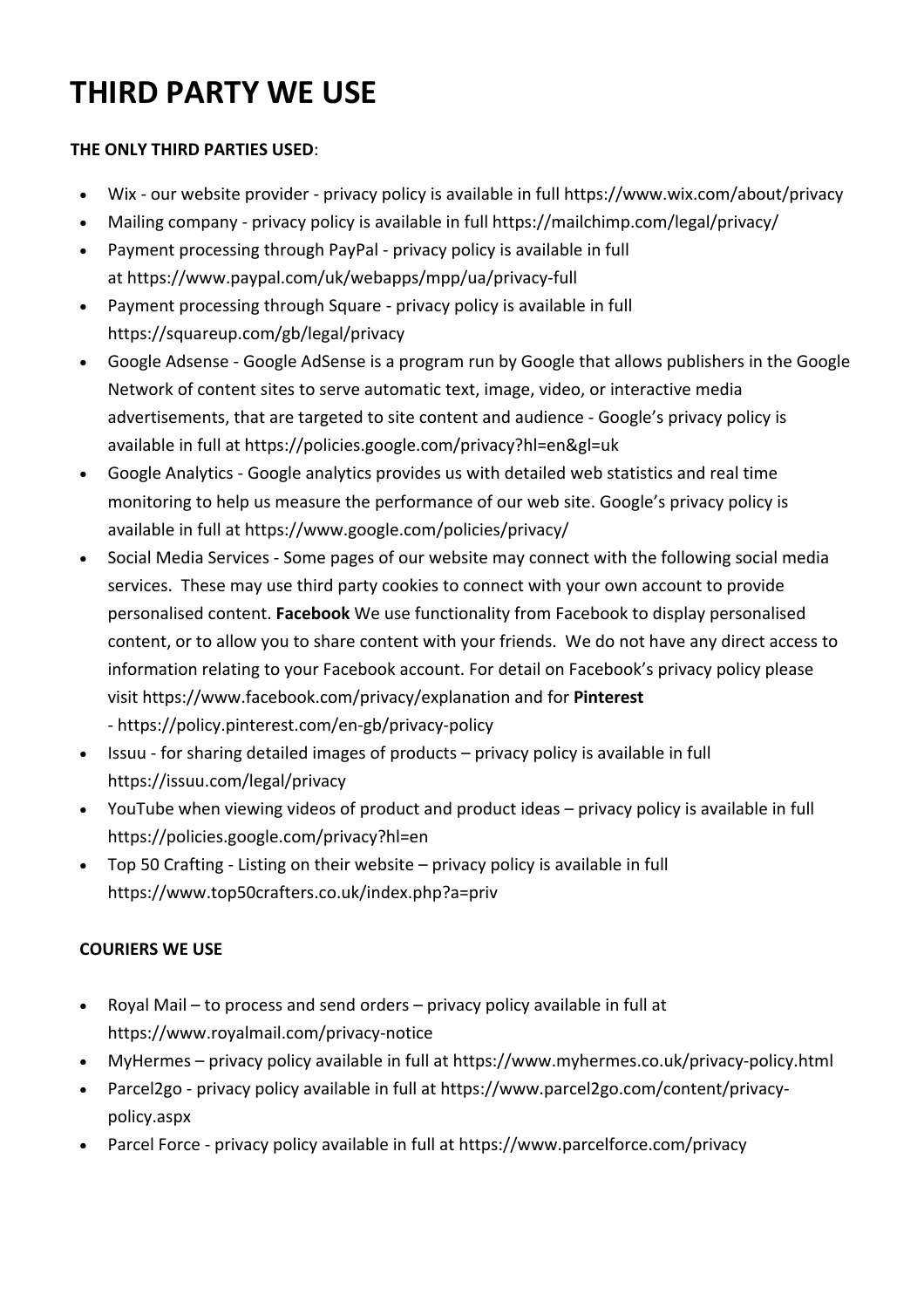# **COOKIE POLICY**

### **COOKIES**

Our websites use cookies to provide you with an enhanced experience while using our websites. We also use them to help us to understand how you use our website so that we can continue to improve it. If you prefer not to make use of cookies you can set your web browsers security settings to block all cookies.

We also use Google Analytics to gather information about who uses our website, the type of internet browser used, the website from which you have come to ours and your IP address (the unique address which identifies your computer on the internet). This helps us to understand where improvements to our website would benefit our customers. This does not involve collecting or storing any of your personal information, you can read Google's privacy policy here for further information [ http://www.google.com/privacy.html ].

We also use Facebook and Pinterest Plugins. For further details of their privacy and data collection policies please check the relevant websites.

#### **WHAT ARE COOKIES?**

Cookies are tiny text files saved on your computer when you go to some web pages.

Any website can put cookies on your computer. But your browser (for example Internet Explorer, Google Chrome or Firefox), will only allow some cookies to protect your privacy.

It is usual that a cookie will contain the following:

- A website address, for example www.leafranceuk.co.uk.
- Its 'lifetime' (how long it will be held on your computer for).
- Its value, usually a unique string of letters and / or numbers.

#### **MANAGE COOKIES ON YOUR COMPUTER OR MOBILE DEVICE**

You can browse the Craft Memories website with no cookies allowed on your computer or mobile device, but you may not be able to add products to your shopping basket.

In your web browser settings (for example Internet Explorer, Firefox or Google Chrome) you can:

- Check the cookies on your computer;
- remove all or some of them; and
- set rules on when you want cookies to be allowed.

# **APPLICABLE LAW**

By visiting Craft Memories, you agree that the laws of the United Kingdom, without regard to principles of conflict of laws, will govern these Conditions of Use and any dispute of any sort that might arise between you and Craft Memories or its suppliers.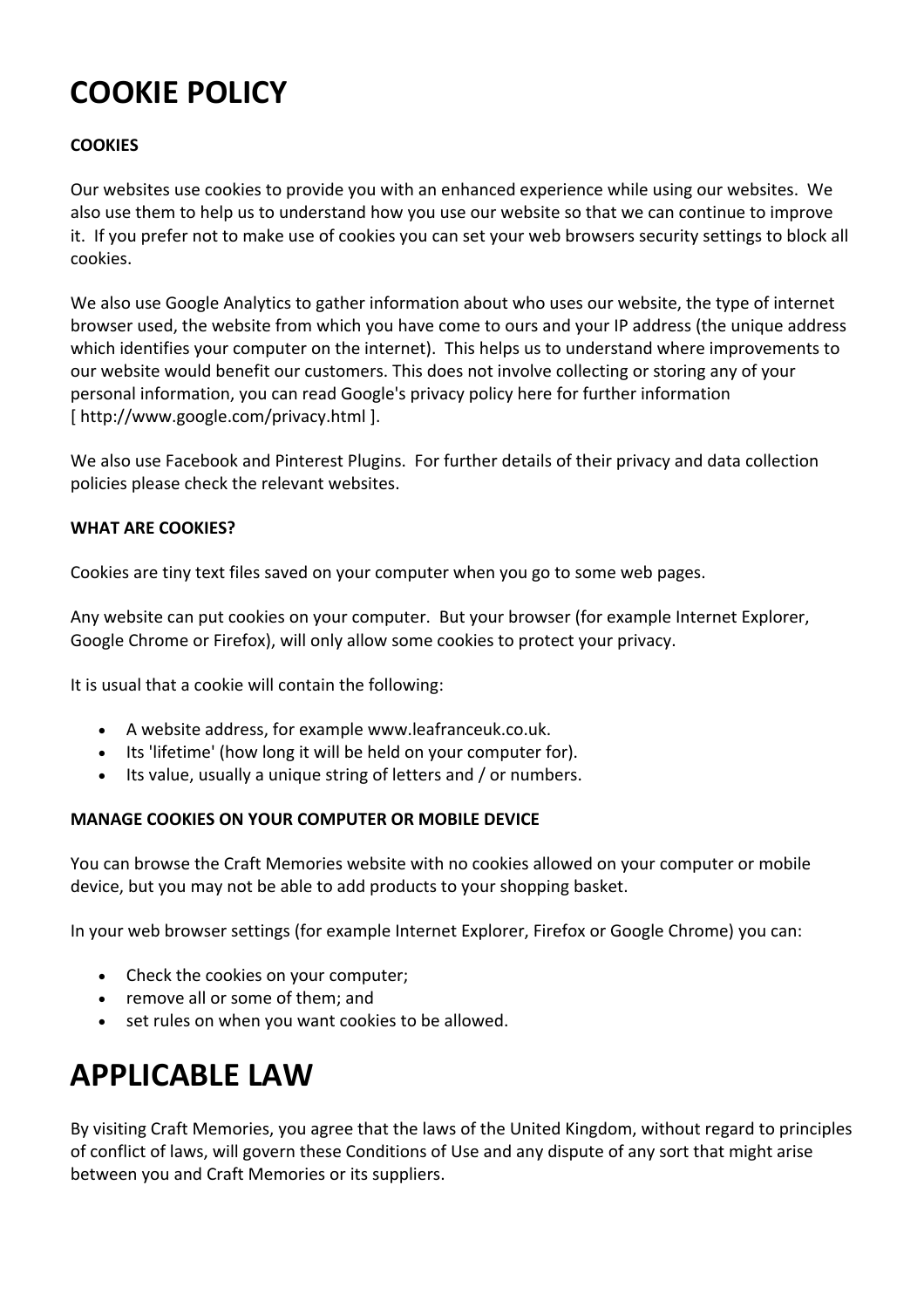#### **SITES POLICIES, MODIFICATION and SEVERALBLITY**

Please review our other policies, such as our Shipping and Returns policy, posted on this site. These policies also govern your visit to Craft Memories. We reserve the right to make changes to our site, policies, and these Conditions of Use at any time. If any of these conditions shall be deemed invalid, void, or for any reason unenforceable, that condition shall be deemed severable and shall not affect the validity and enforceability of any remaining condition.

#### **COPYRIGHT**

All content included on this site, such as text, graphics, logos, button icons, images, audio clips, digital downloads, data compilations, and software, is the property of Craft Memories or its content suppliers and protected by international copyright laws. The compilation of all content on this site is the exclusive property of Craft Memories, with copyright authorship for this collection by Crafts Memories, and protected by international copyright laws.

#### **CONTACT US**

You can get in contact with us by telephone, email or post:

- Telephone: +44 (0)23 9224 0772
	- o Sunday, Monday & Bank Holidays ‐ Closed
	- o Tuesday, Wednesday & Friday ‐ 10am to 2pm
	- o Thursday ‐ 10am to 2pm & 5pm & 7pm
	- o Saturday ‐ 11am to Midday
- Email ‐ info@craftmemories.co.uk
- Post: Craft Memories, 11 Kentidge Road, Purbrook, Hampshire PO7 5NH UK

We aim to reply to calls/emails and confirm orders placed within 48 hours (Tuesday following Friday/Weekend/Bank Holidays)

#### **LANGUAGE**

We use English for all product details, information, documents and communication. A few functions on the website are in German (provided by www.wix.com) for the ease of your ordering. We cannot be held responsible for any inaccuracies in translation.

# **DELIVERY**

All orders are dispatched as quickly as possible by either Royal Mail or Courier.

Orders that can be fulfilled from products in stock will be dispatched within 48 hours of payment being received (this excludes Weekends and Bank Holidays).

We aim to dispatch your order within 2 working days of pre-orders arriving from the USA (this excludes Weekends and Bank Holidays).

We will email you once your order has been dispatched; similarly, if there is likely to be any delay we will contact you to let you know.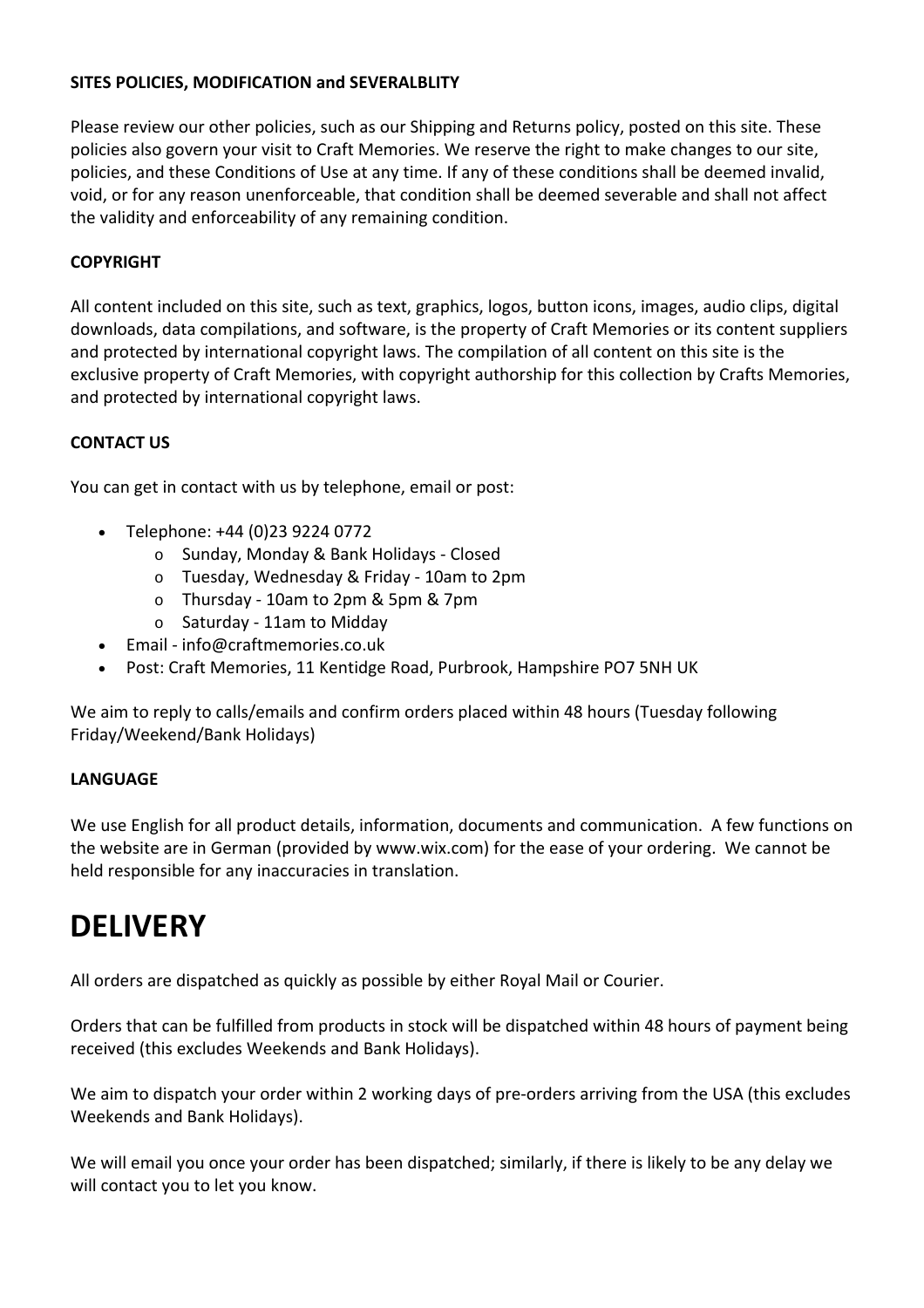- Your order should arrive in three to five days. Our couriers may need your signature on delivery, so keep an eye out.
- We cannot be responsible for any delay in the delivery of your order caused by Royal Mail, Courier, weather conditions, strikes or anything else not caused by us and out of our control.
- It is your responsibility to give the correct delivery address so please check it carefully.

## **POSTAGE AND PACKING**

- Our Postage and Packing charges are:
	- o automatically calculated on order value.
	- o Any single order over €952 and/or over 30Kg will need to be quoted separately on receipt of your order.
- We reserve the right to use the method of delivery we deem most appropriate. This is usually either via Royal Mail or courier.
- If you require your order urgently please contact us prior to checkout to discuss delivery options and costs
- The prices calculated on the website are for delivery to Germany main towns only any remote areas will be notified of any additional costs.
- All parcels are securely packaged, labelled with both delivery and sender addresses and leave in perfect condition. Should your parcel arrive damaged we ask that you follow the guidelines below.
- Should your parcel require signing for and the packaging been opened/torn or damaged in any way this must be noted within the signature panel and checked your order is complete plus there is no damage to the contents. If the contents are incomplete or damaged delivery must be refused. If you refuse to sign for your order do let us know so we can contact the courier. The courier may not offer compensation for any missing or damaged goods where the parcel is signed for. If there is any confusion, refuse to sign and contact us or the courier – the courier driver should be able to provide you with a delivery card with your order tracking details and their contact details. If you are asking for someone else to take delivery of your order do be sure they are informed of the refuse to sign policy.
- Photograph the package prior to opening. Also photograph any damaged to product. This evidence is required in order for us to make a claim. Damaged packaging must be held on to ‐ the carrier may require us to send it to them to make a claim.
- If your order was sent Signed For and a signature was not obtained please let us know.
- If your order is sent without requiring a signature and arrives damaged; photograph the package prior to opening. Also photograph any damaged product. This evidence is required in order for us to make a claim. Damaged packaging must be held on to ‐ the carrier may require us to send it to them to make a claim.
- If your order does not arrive within 10 days please contact us as soon as possible to advise. However, we cannot make a claim for the loss on Royal Mail for 15 days from the date of dispatch. This may vary with other couriers.

# **CANCELLATION**

- Should you wish to cancel your order please contact Craft Memories as soon as possible via email and use the Cancellation Form (a link can be found under *Cancellation* on the Craft Memories website). Once it has been dispatched for delivery we are unable to stop the delivery and have the order returned to us.
- If your order has already been dispatched you will need to return it to us. You are responsible for the return postage costs.